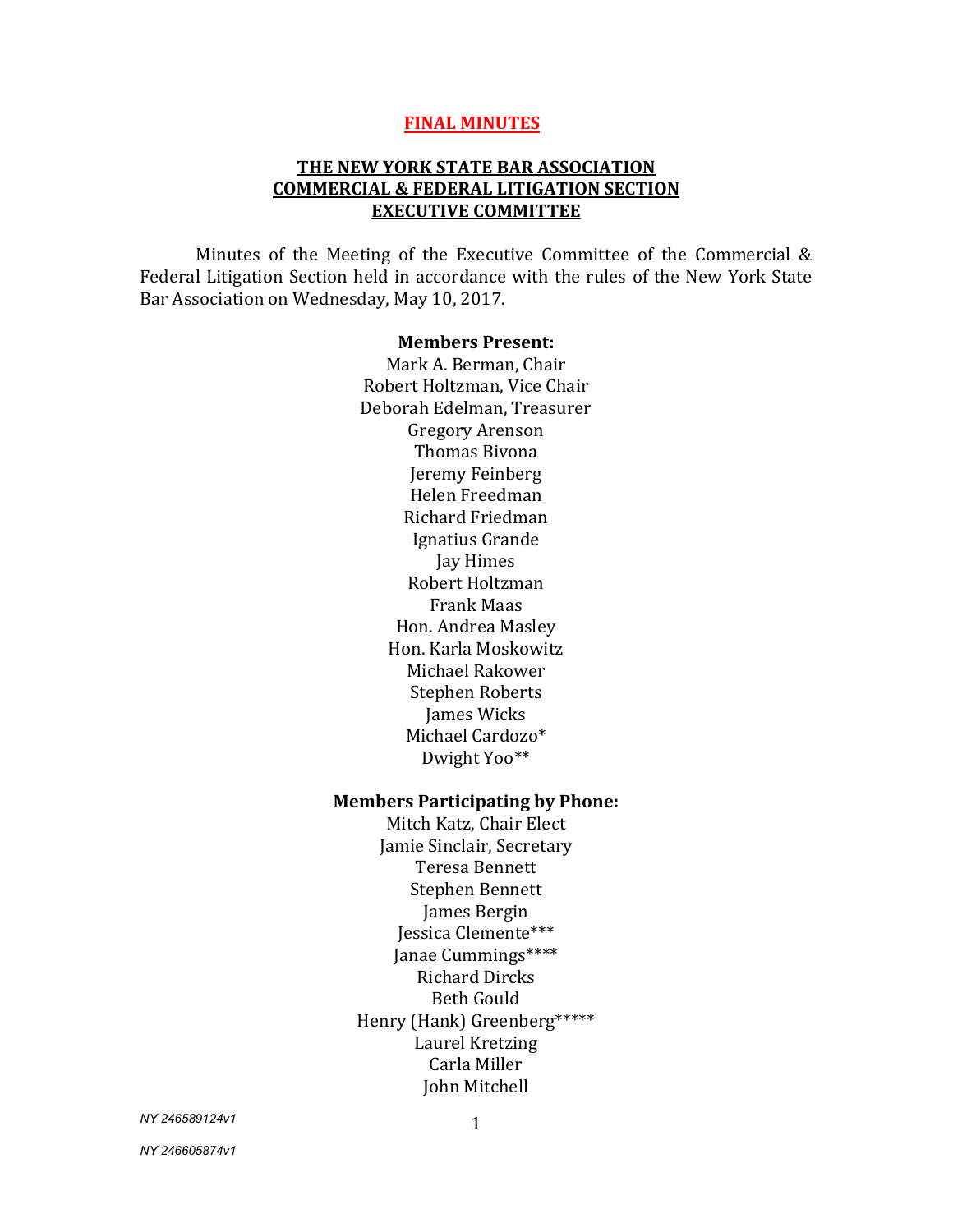## Courtney Rockett Natasha Shishov David Tennant

*\*indicates guest speaker for the meeting \*\*President of the Asian American Bar Association \*\*\*indicates a Judith Kaye Scholar \*\*\*\* indicates the Section Diversity Fellow \*\*\*\*\*indicates a NYSBA executive committee member*

The meeting came to order at 6:05 p.m.

## **Welcoming Remarks**

Section Chair Mark A. Berman welcomed attendees to the meeting and thanked them for their participation, and introduced the guest speaker for the evening.

## **Guest speaker: Michael A. Cardozo, Partner, Proskauer, and Former Corporation Counsel to the City of New York**

Mr. Cardozo began by sharing events from his illustrious career as a former New York City Corporation Counsel, before turning to the subject of diversity. Mr. Cardozo first discussed his efforts at the Corporation Counsel to increase diversity. He then discussed efforts at promoting diversity at large law firms, specifically discussing current diversity initiatives at Proskauer. Mr. Cardozo also discussed unconscious bias and ideas of how to recognize it and to begin a dialogue within law firms on the topic. Finally, Mr. Cardozo discussed how to combat the "pipeline" issue by introducing diverse middle school students to the legal industry, including by partnering with groups like Legal Outreach. He also discussed Second Circuit Judge Robert Katzmann's civic initiatives which have similar goals.

## **Approval of April 4, 2017 Meeting Minutes**

The April 4, 2017 meeting minutes were unanimously approved by all Executive Committee members present.

## **2017 Social Media Legal Ethics Guidelines Report**

Ignatius Grande advised that this is the third edition of the Guidelines, which were last updated two years ago in 2015. Mr. Grande provided an overview of the updates contained in the report, including technology competence, attorney advertising, positional conflicts and the addition of an extensive appendix. The report was unanimously approved by all members in attendance.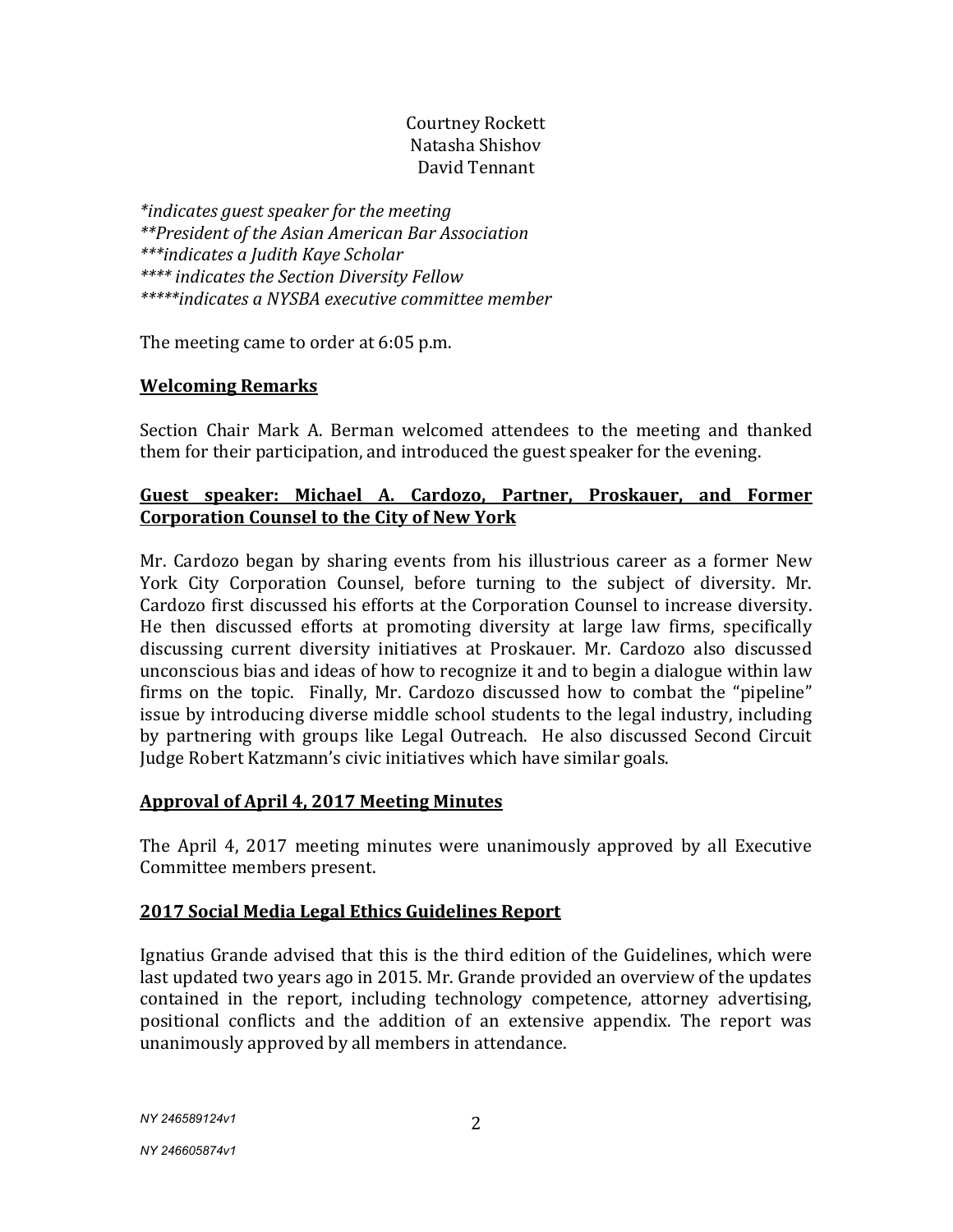## **Report on the Proposed Amendment of Commercial Division Practice Rules 10 and 11 to Address Alternative Dispute Resolution**

Teresa Bennett advised that this report require counsel to certify that they have discussed the availability of ADR with their clients, and to provide a date by which a mediator will be selected. The proposed amendments are designed to encourage the use of ADR and ensure that clients are aware of this option. The report was unanimously approved by all members in attendance, except for Deborah Edelman, who abstained.

# **Report on the Proposed Revised Model Compliance Conference Stipulation and Order Form for Use in the Commercial Division**

Teresa Bennett advised that this proposed revised rule (which amends the model compliance conference order) will not be mandatory, but that it will be up to individual justices to use. The proposed order requires the signature of all counsel. After agreeing to several minor changes to the report and suggested minor changes to the model compliance conference order, all members unanimously approved the report in attendance, except for Deborah Edelman who abstained.

# **Spring Meeting update: May 19-21, 2017**

Mitch Katz provided an update on number of registrants and speakers planned for the Spring Meeting weekend, where Seymour James will be presented the Haig award. Mark Berman provided an update on the Women's Initiative ad hoc committee which will meet on Saturday afternoon to discuss their groundbreaking draft report on women in the courtroom and ADR. The final report is expected to be presented to the Executive Committee in June.

## **Kings County Commercial Division Meet and Greet at Brooklyn Law School**

Mr. Berman summarized this successful event held at Brooklyn Law School, which was attended by Justices Knipel and Ash and several other Supreme Court Justices from Brooklyn. There were 54 attendees, and Mr. Berman indicated that Dean Allard spoke and that he invited the Section back to hold a Commercial Division Rule update program next year

## **Smooth Moves 2017 Report**

Carla Miller reported that the  $11<sup>th</sup>$  annual Smooth Moves Program held on April 24, 2017 was a huge success. The CLE's theme was how clients can partner with law firms to enhance and encourage diversity. The event was very well received. The program which was transcribed will be posted to the Section's webpage. There was a discussion that, while the program was one of the best ever, there is need to improve attendance, including starting the event at 6pm.

*NY 246589124v1*

*NY 246605874v1*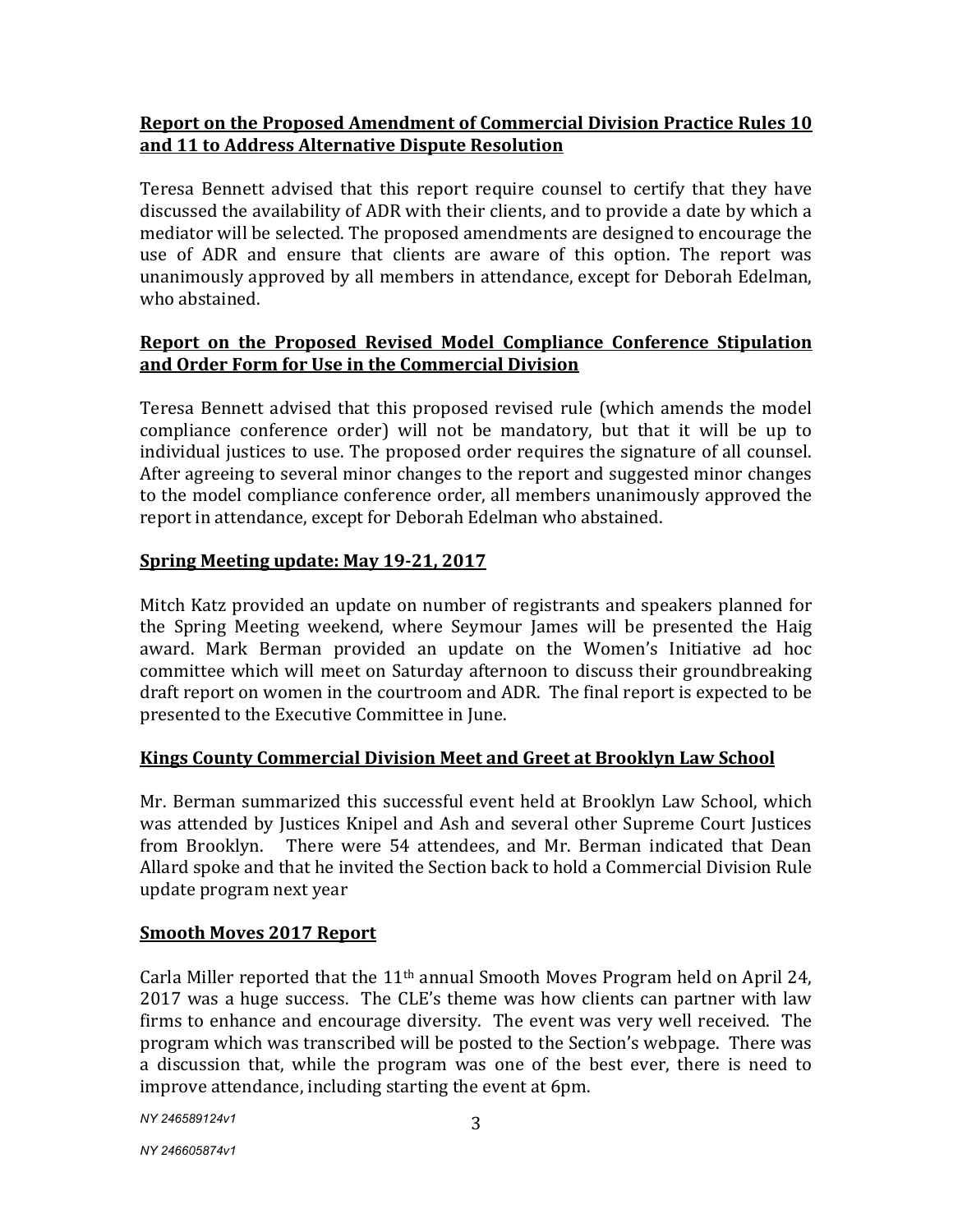## **Com Fed Commercial Litigation Academy**

Mark Berman advised that this year's litigation academy was attended by 140 people and was a great success. Mr. Berman further advised that he took out four Kaye Scholars for dinner after the first day of the program along with Laurel Kretzing and Sandra Rampersaud and the two chairs of the Women in the Law Committee.

# **Federal Law Clerks "Meet and Greet" – May 23, 2017**

The Section is hosting a cocktail party for all federal law clerks in Manhattan and Brooklyn as part of its efforts to increase young membership in the section. Forty clerks have signed up so far, and Chief Judges McMahon and Irizarry, along with Claire Gutekunst will be in attendance.

## **Long Island Commercial Division Justices Annual Program with Practitioners Update**

Laurel Kretzing advised that this program is scheduled for June 14, 2017 and will be attended by almost all of the Long Island Commercial Division Justices as well as A. Gail Prudenti, who recently was named Dean of Hofstra School of Law.

## **Upcoming CLE Programs**

Mark Berman summarized upcoming Section CLE events, which will address topics such as the Social Media Legal Ethics Guidelines, legal ethics in the digital age, confidentiality and protective orders, drones and more.

# **NYSBA Report and Recommendations Concerning Whether New Yorkers Should Approve the 2017 Ballot Question Calling for a Constitutional Convention Adopted by the Committee on the New York State Constitution**

Henry M. Greenberg updated the Committee on the status of the Report and Recommendations addressing whether there should be a New York State constitutional convention which would address reforms to the judiciary article. Mr. Greenberg viewed that the benefits of having a convention outweigh the attendant risks. The Section will consider drafting a report endorsing NYSBA's report and recommendation.

## **Treasurer's Report**

Deborah Edelman provided an update on the Treasurer's Report, indicating that NYSBA had provided the final statement for the calendar year ending 2016. The final statement indicated a \$7,400 deficit for the year. The deficit was funded out of